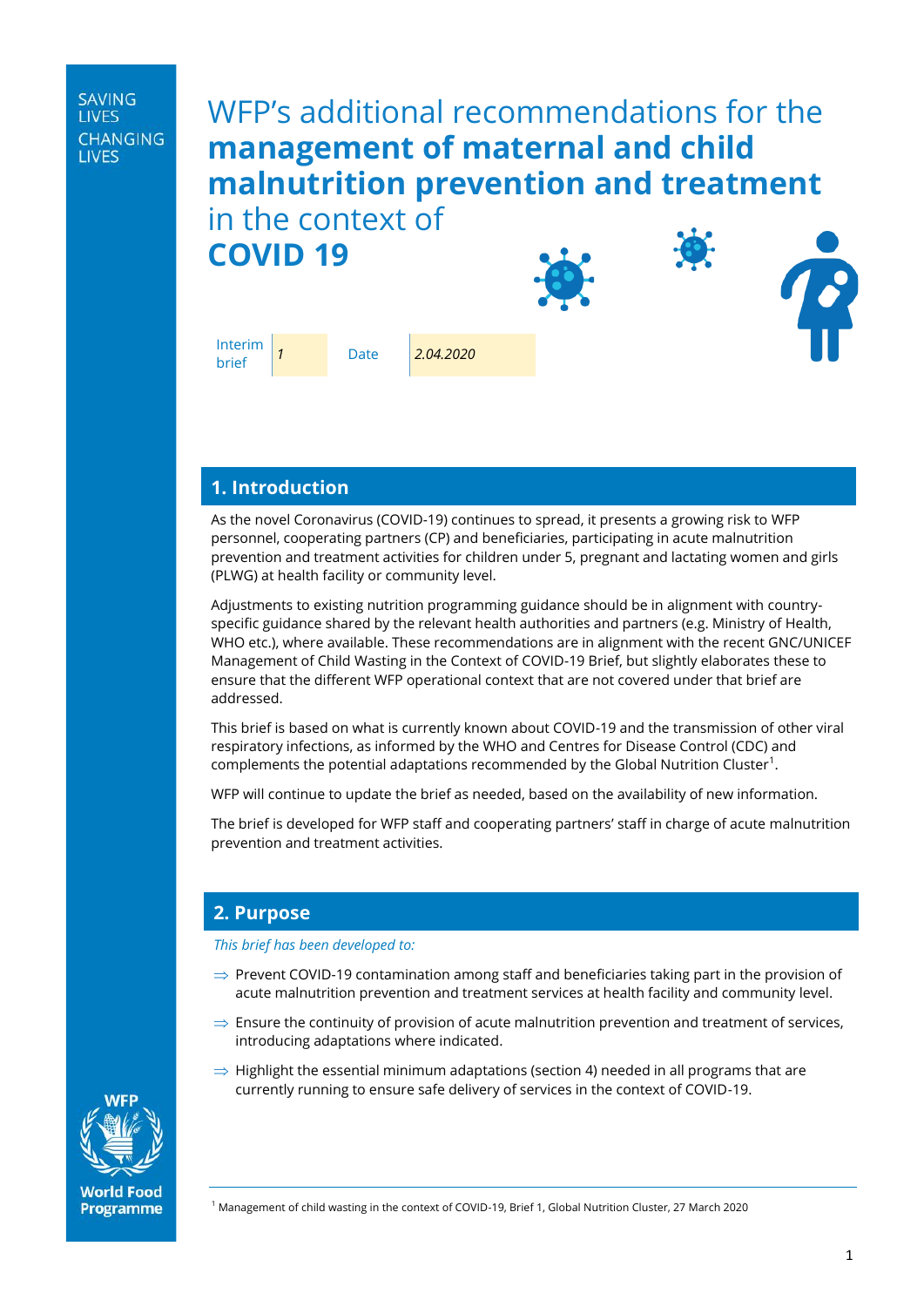## **3. Recommendations for the adaption of malnutrition prevention and treatment services**

- Recommend the prepositioning of 3 months stocks of specialized nutritious foods (SNF) at sub-office/health facility/ community level where possible/feasible.
- Recommend assessing the feasibility of transitioning from health facility to community-based approach if/when health facilities are no longer able to continue supporting delivery of undernutrition prevention and treatment services and/ or access to health facilities is impaired by movement restrictions. This could be through existing community health workers/volunteers; through mobile clinics; through outposted services; or through a range of mechanisms that allow for the continuation of nutrition service delivery.
- Recommend prioritizing treatment activities over prevention activities in case of SNF shortfall, including using SNF planned for prevention to continue treating maternal and child wasting. That said, prevention remains essential and where standard nutrition programs are no longer able to continue, prevention might be the sole means of delivering nutrition support, including CBT.
- Recommend that if prioritization amongst malnourished groups for treatment becomes essential, that programmes consider prioritizing first malnourished children under 2, then malnourished children under 5 and then PLWG who are suffering from acute malnutrition in case of anticipated SNF shortfall.
- Recommend using MUAC-only to promote no-touch/low-touch programming, with appropriate protective measures observed including washing of the tape, use of gloves and mask by measurer, and accepted hygiene standards maintained. Consider expanding the MUAC cut-off from 12.5 to 13.0 cm to reduce potential exclusion of malnourrished children. MUAC cut-offs for PLW vary in different country. PLWs should continue to be enrolled based on the national MUAC threshold.
- Recommend implementation of SNF substitution guidance's recommendations to ensure continuity of activities in case of anticipated SNF shortfall. An updated substitution guidance in the context of COVID-19 has been drafted and will be shared when finalized.
- Recommend close coordination and collaboration with MOH, UNICEF/cluster/sector leads to ensure a shared approach to coverage of difficult to reach populations. This could include: implementing expanded criteria for admission and discharge for the treatment of child wasting; the use of RUSF in case of unavailability of RUTF the use of RUTF in case of unavaiability of RUSF/FBF $^2$
- Continue to promote exclusive breastfeeding and continuous breastfeeding; in case of COVID-19 follow the recommendation from COVID-19 and breastfeeding guidance. ([https://api.opweb.wfp.org/api/v1/page/425/content/\)](https://api.opweb.wfp.org/api/v1/page/425/content/)
- Recommend investigating alternate assessment tools and monitoring tolls such as remote digital technology, to ensure some continuity in evidence-based targeting and of programme monitoring.
- Recommend investment in messaging and communication to communities recognizing that COVID-19 requires specific behaviour changes to keep beneficiaries and staff safe during programme activities. An SBCC brief has been developed that can support SBCC adaptations.

| Please Note: All of the above recommendations are context specific and should be implemented in<br>consultation with regional nutrition advisors who can support the steps needed for specific adaptations. As<br>the situation evolves, There will need to be flexible approach, doing what is possible in the current situation. |
|------------------------------------------------------------------------------------------------------------------------------------------------------------------------------------------------------------------------------------------------------------------------------------------------------------------------------------|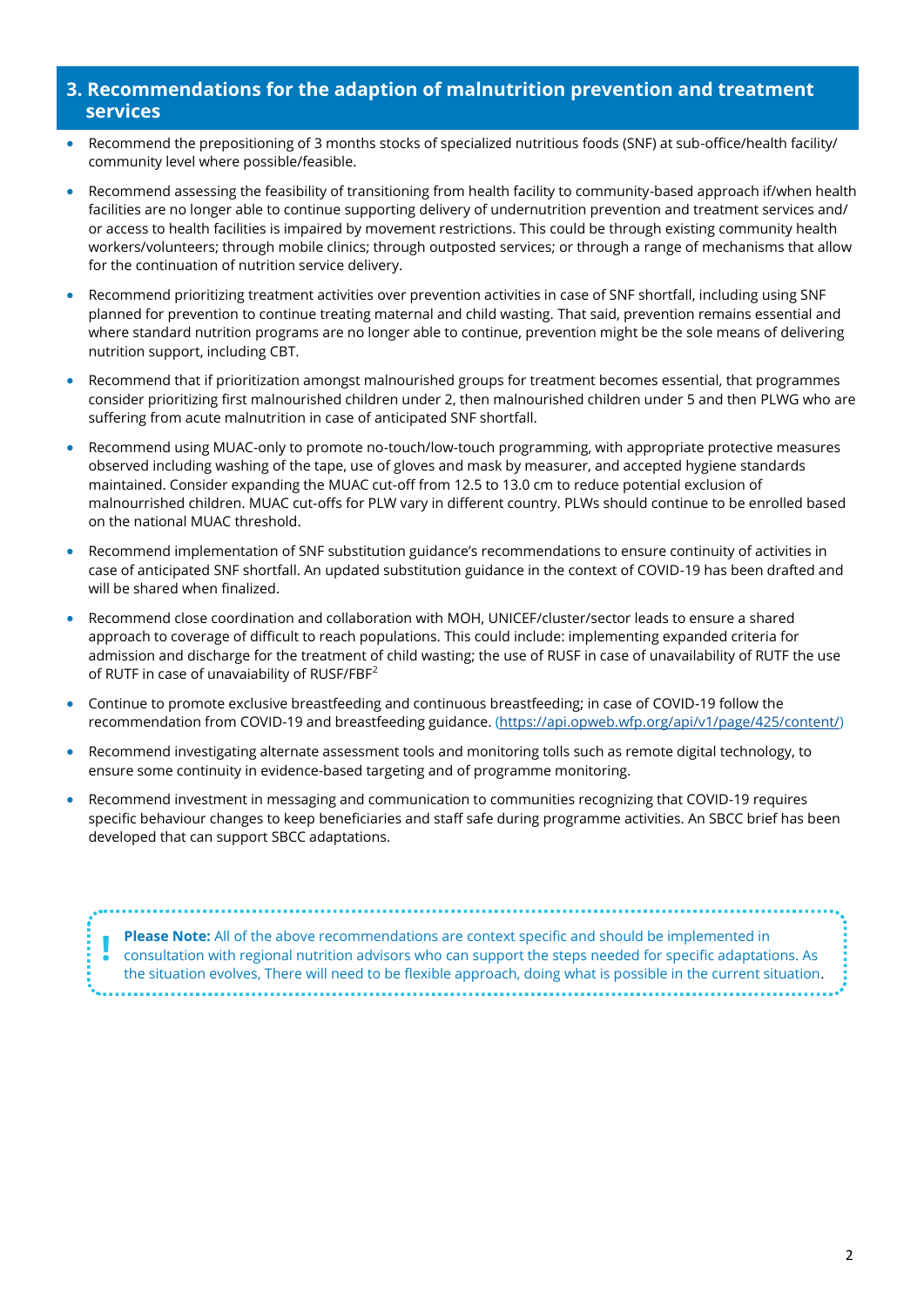# **4. Essential adaptations for current nutrition programme service delivery in the**  • **context COVID-19**

#### **Nutrition service delivery point – beneficiary flow**

The circuit is the one-way path followed by the beneficiaries and their caretakers.

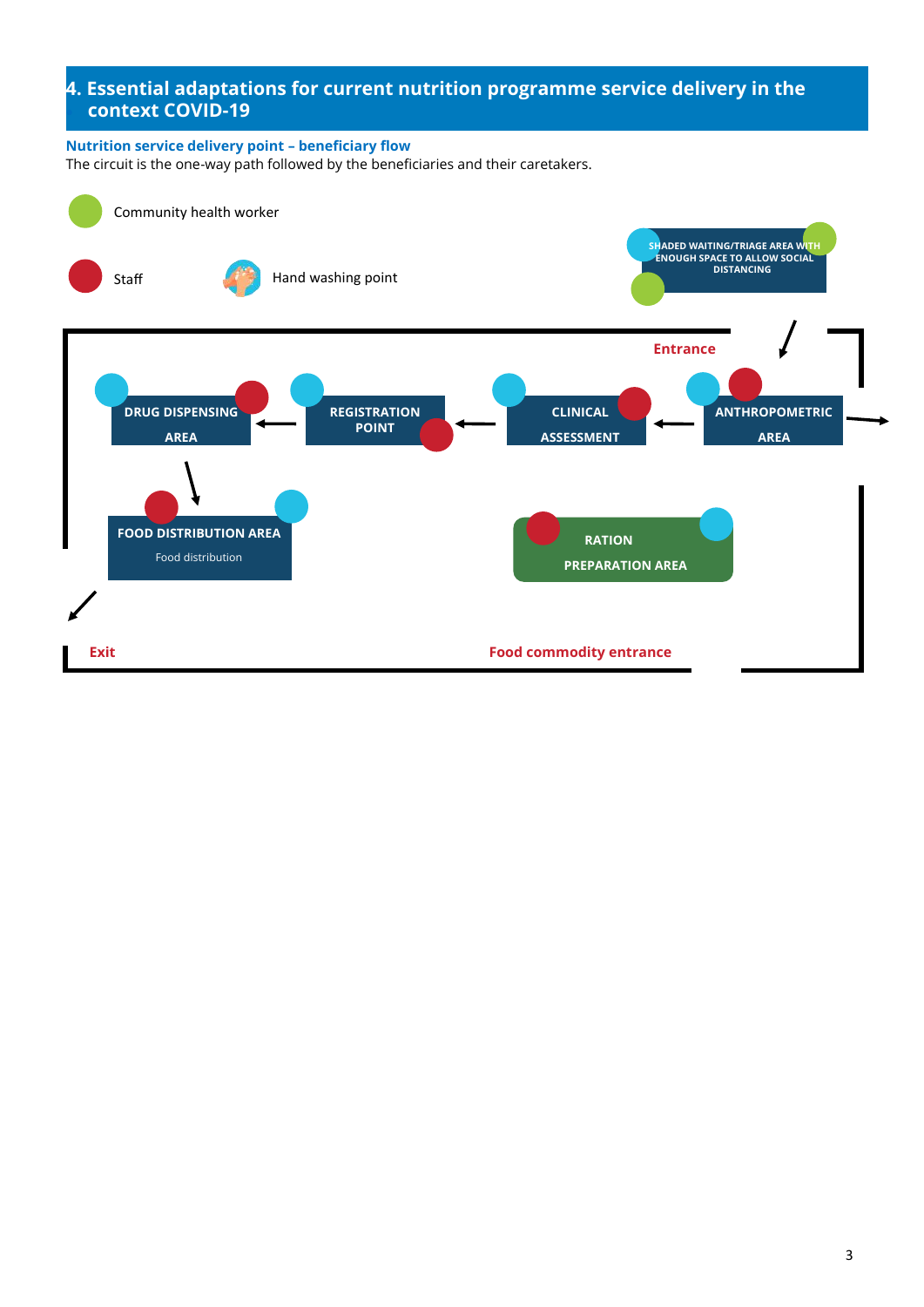# **4.1. Community screening**

#### **Acute malnutrition prevention and treatment services**

- $\Rightarrow$  Train community volunteers to train mothers on MUAC measurement and on assessment of nutritional oedema.
- $\Rightarrow$  Train mothers on MUAC measurement and on assessment of nutritional oedema as a preparedness measure to allow the screening of children at home
- $\Rightarrow$  Community volunteers to be trained and facilitated to conduct home visits and follow up visits while maintaining social distance (at least 1 meter) from beneficiaries and avoid unnecessary touching (observation first)

# **4.2. Triage and Waiting areas**

# **Acute malnutrition prevention and treatment services**

- $\Rightarrow$  Decontaminate the waiting area after every shift
- $\Rightarrow$  Organize a separate waiting area for malnourished children and caretakers in the health facilities to limit cross contamination from other patients who may have COVID-19 or other complications that may severely affect patients awaiting acute malnutrition treatment.
- $\Rightarrow$  Provide information on COVID-19 prevention as part of the routine health and nutrition messaging
- $\Rightarrow$  Sensitize all staff and beneficiaries to wash their hands at the entrance before entering the waiting area
- $\Rightarrow$  Advise all the beneficiaries and their caretakers to respect respiratory protection.
- $\Rightarrow$  Instruct beneficiaries/staff to lift their arm and cover their nose or mouth with the inner surface of the arm when they cough or sneeze and to not spit on the floor
- $\Rightarrow$  Advise all beneficiaries to maintain a social distance from others of at least 1m and avoid unnecessary touching
- $\Rightarrow$  Conduct screening of all beneficiaries and their caretakers on arrival at all sites using the most up to date COVID-19 guidance and case definitions $3$ .
- $\Rightarrow$  Take the temperature of all the patients (children and PLW) and caretakers
- $\Rightarrow$  Prioritize delivery of treatment services for children and PLW with sign of infection, such as fever, diarrhea, vomiting, etc.

# **4.3. Anthropometry**

#### **Acute malnutrition treatment services**

 $\Rightarrow$  Minimize touching when conducting the anthropometric measurements - as observation of clinical signs of malnutrition can be used on top of anthropometric measurements. In most context, programs will have to shift from taking weight and height/length of children to using MUAC only to minimize contact

- $\Rightarrow$  Wear gloves when measuring MUAC and assessing bilateral pitting oedema. Change gloves for every child
- $\Rightarrow$  Measure MUAC and assess for nutritional oedema (in some contexts the MUAC cut-off may be temporarily revised to limit the exclusion of malnourished children)
- $\Rightarrow$  Wipe all anthropometric equipment with chlorine 0.05% after each nutrition measurement
- $\Rightarrow$  Observe all levels of IPC after every patient (respiratory protection, etc..) in accordance with the Ministry of Health guidelines
- $\Rightarrow$  Avoid touching spit and body fluids with bare hands

#### **Acute malnutrition prevention services**

 $\Rightarrow$  No measurement should be taken, only observation for any referral needed

<sup>2</sup> Moderate Acute Malnutrition: a decision tool for emergencies, Global Nutrition Cluster, March 2017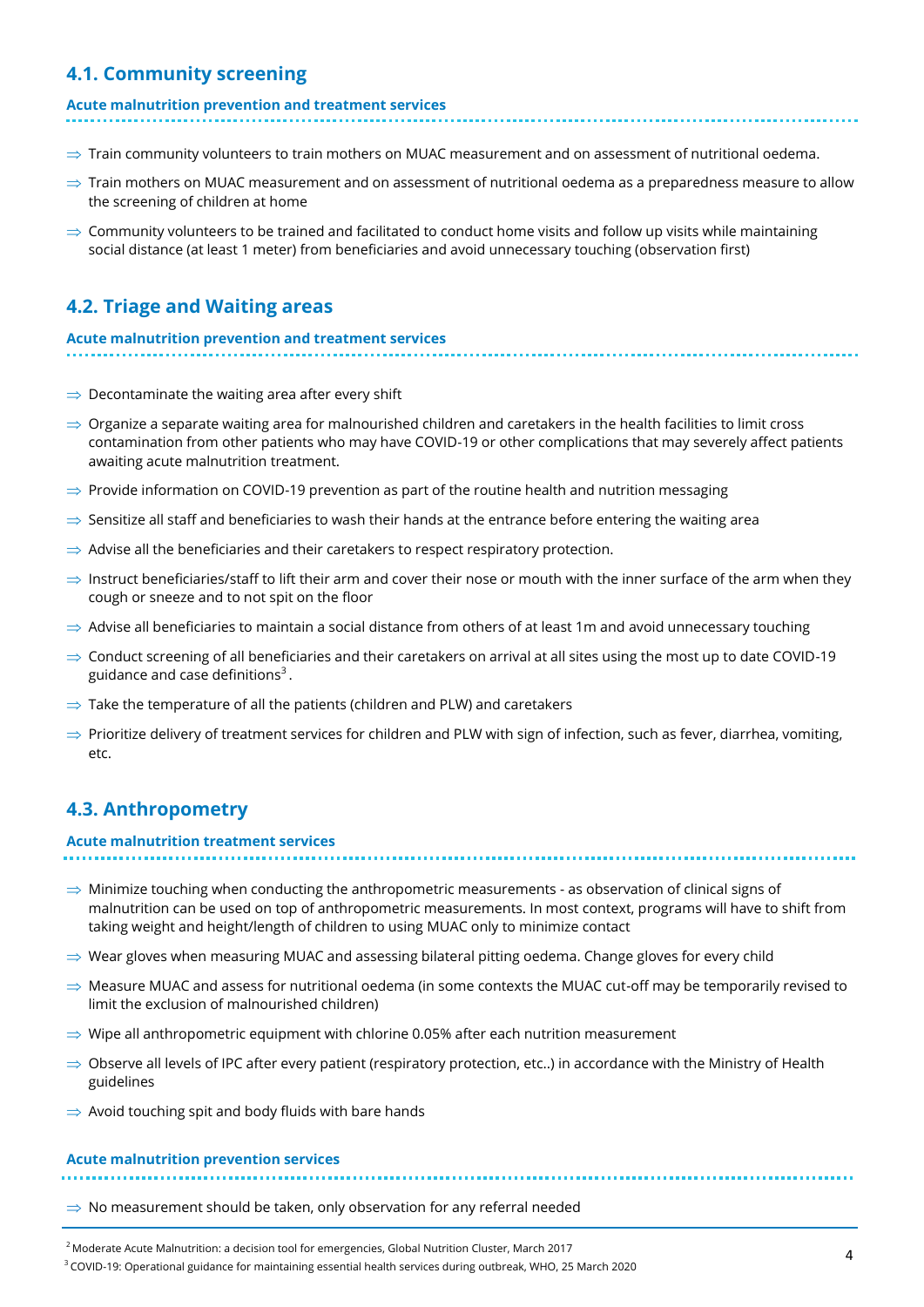# **4.4. Registration**

- $\Rightarrow$  Organize the registration area to allow social distancing.
- $\Rightarrow$  Complete the follow up card and the register
- $\Rightarrow$  Wipe the table with chlorine 0.05% after each registration

# **4.5. Clinical consultation**

#### **Acute malnutrition treatment services**

- $\Rightarrow$  Minimize touching when performing the clinical consultation and while questioning the caretaker/mother and during the observation of clinical signs
- $\Rightarrow$  Complicated acutely malnourished children should be referred to the nearest inpatient therapeutic center for treatment
- $\Rightarrow$  Wipe thermometer with chlorine 0.05% after each clinical consultation
- $\Rightarrow$  Observe all levels of IPC after every patient (respiratory protection, injection safety, etc..) in accordance with the Ministry of Health guidelines
- $\Rightarrow$  Avoid touching spit and body fluids with bare hands

#### **Acute malnutrition prevention services**

 $\Rightarrow$  No clinical consultation only observation for any referral needed

#### **4.6. Distribution of SNF and visit for acute malnutrition prevention and treatment services**

- $\Rightarrow$  Consider reducing the number of follow up visits for acute malnutrition treatment from every two weeks to monthly, or from every month to every two months. This is to reduce crowding and the risk of cross contamination
- $\Rightarrow$  Consider increasing the number of days for delivery of services to reduce crowding and the risk of cross contamination. Adaptations could include having certain villages/catchment areas come to the center on certain days, giving verbal appointments to beneficiaries for specific days and times or limiting the number of people that will be seen on a day by giving numbers (verbally) on a first come first serve basis
- $\Rightarrow$  Consider opening more sites to minimize crowding
- $\Rightarrow$  Sensitize the beneficiaries and their caretakers, of any changes in the schedule of activities (number of services days per week, frequency of follow up visits)

#### **4.7. Suspected COVID19 cases**

#### **At heath facility**

 $\Rightarrow$  Establish mechanisms for isolation of beneficiaries and their caretakers in all care sites using the most up to date COVID-19 guidance<sup>4</sup>. Ensure this aligned with national protocol.

#### **In the community**

- $\Rightarrow$  Follow national recommendations for the management of COVID 19 patients
- $\Rightarrow$  Identify a referral system if necessary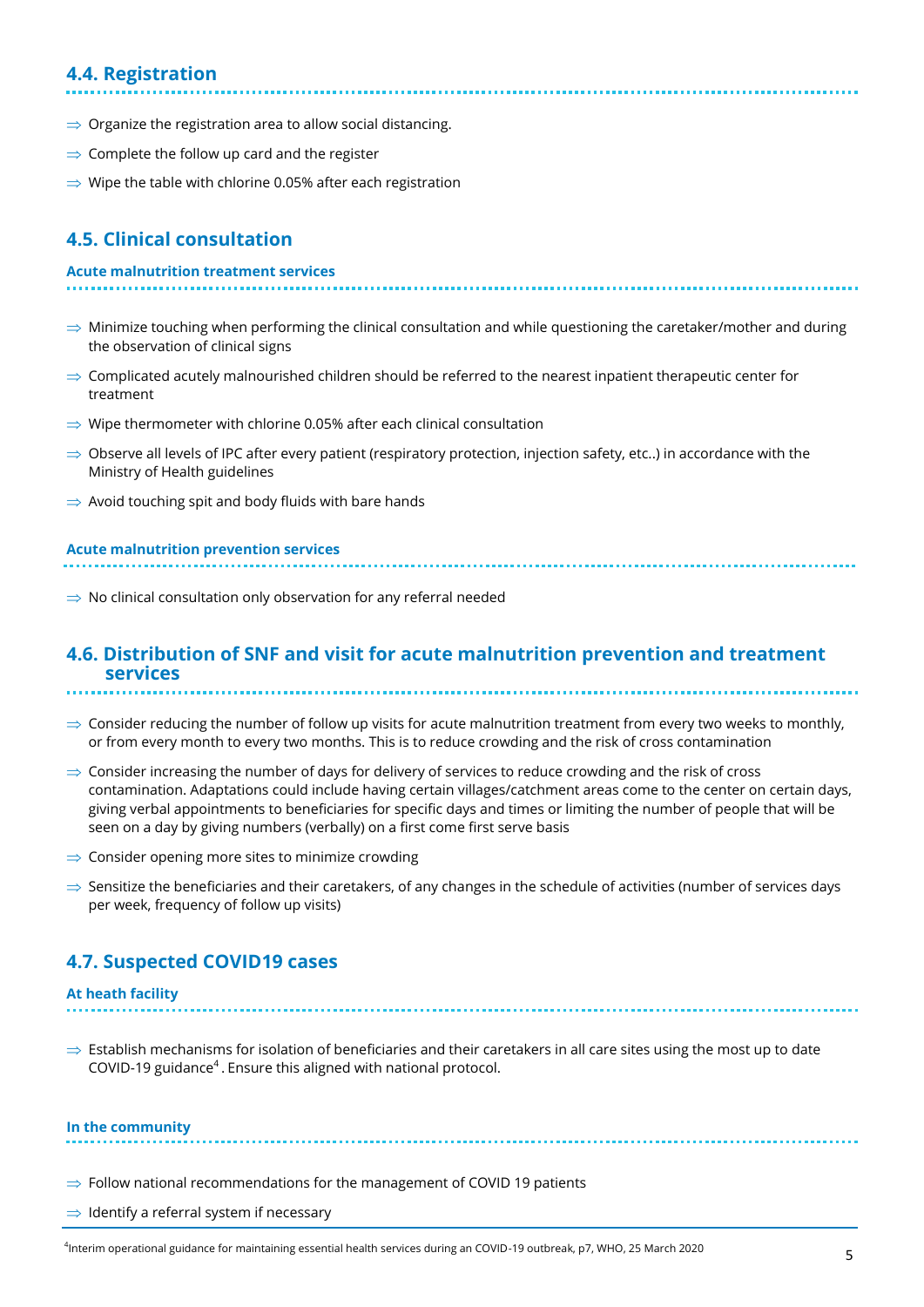# **5. Standard Infection Protection and Control (IPC) measures**

The standard IPC measures need to be observed at all times at points of contact.



### **Hand hygiene**

- Wash your hands with alcohol-based hand-rub (minimum 70%) or 0.05% chlorine when they are not visibly soiled.
- Wash your hands with water and soap when visibly soiled.
- Install hand washing stations at all entry and exit points of the nutrition programme circuit at a minimum.
- Supply hand washing stations with 0.05% chlorine mixture.



# **Respiratory protection**

- Maintain social distancing (at least 1 meter) between beneficiaries and minimize unnecessary touching.
- Refrain from touching your own face (ears, nose, eyes, mouth).
- Avoid crowding beneficiaries at one service point.
- Instruct beneficiaries to cover mouth and nose, when coughing/sneezing, with a tissue, upper arms or inside of clothing.





# **Personal Protective Equipment (PPE) requirements**

- All front-line health staff require light PPE includes gloves and face mask
- Wear light PPE on the top of scrubs during triage, nutritional assessment, clinical assessment and registration



# **Environmental cleaning**

- Disinfect surfaces with 0.5% bleach (chlorine) solution avoiding contact with skin
- Decontaminate hands and sensitive equipment like weighing scales (SECA type), thermometers, MUAC bracelet, etc. with 0.05% bleach (chlorine) solution
- Prepare chlorine solutions every few hours as it loses potency over time, especially when in the sun
- Use guidance (Annex 7.1 and 7.2) for preparing 0.5% and 0.05% chlorine solution and for training of all staff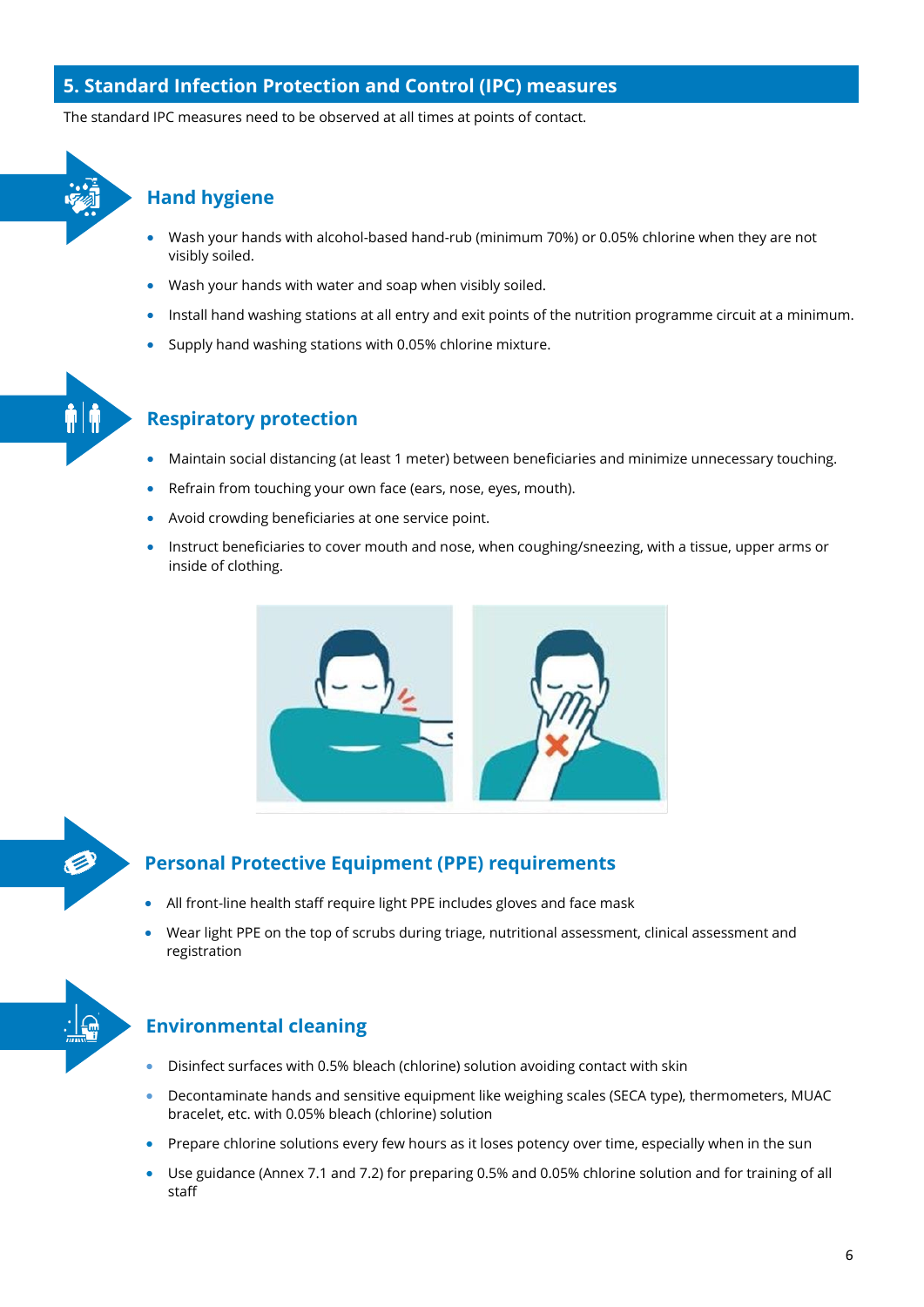

#### **Waste management**

- Segregate waste at the point of generation
- Control access to the final waste treatment and disposal area to prevent animals, untrained personnel or children from entering
- Manage waste in line with the Infection Prevention and Control (IPC) guidelines from the MoH

# **7. Annexe**

# **How to Handwash?**

WASH HANDS WHEN VISIBLY SOILED! OTHERWISE, USE HANDRUB



Wet hands with water:



Right palm over left dorsum with interlaced fingers and vice versa;



Rotational rubbing of left thumb clasped in right palm and vice versa;



Norld Health

**Organization** 

Dry hands thoroughly with a single use towel;



Apply enough soap to cover all hand surfaces;





Rotational rubbing, backwards and forwards with clasped fingers of right hand in left palm and vice versa;



Use towel to turn off faucet:



Rub hands palm to palm;



Backs of fingers to opposing palms with fingers interlocked:



Rinse hands with water;



**SAVE LIVES** 

**Clean Your Hands** 

Your hands are now safe.



Duration of the entire procedure: 40-60 seconds



**Patient Safety**